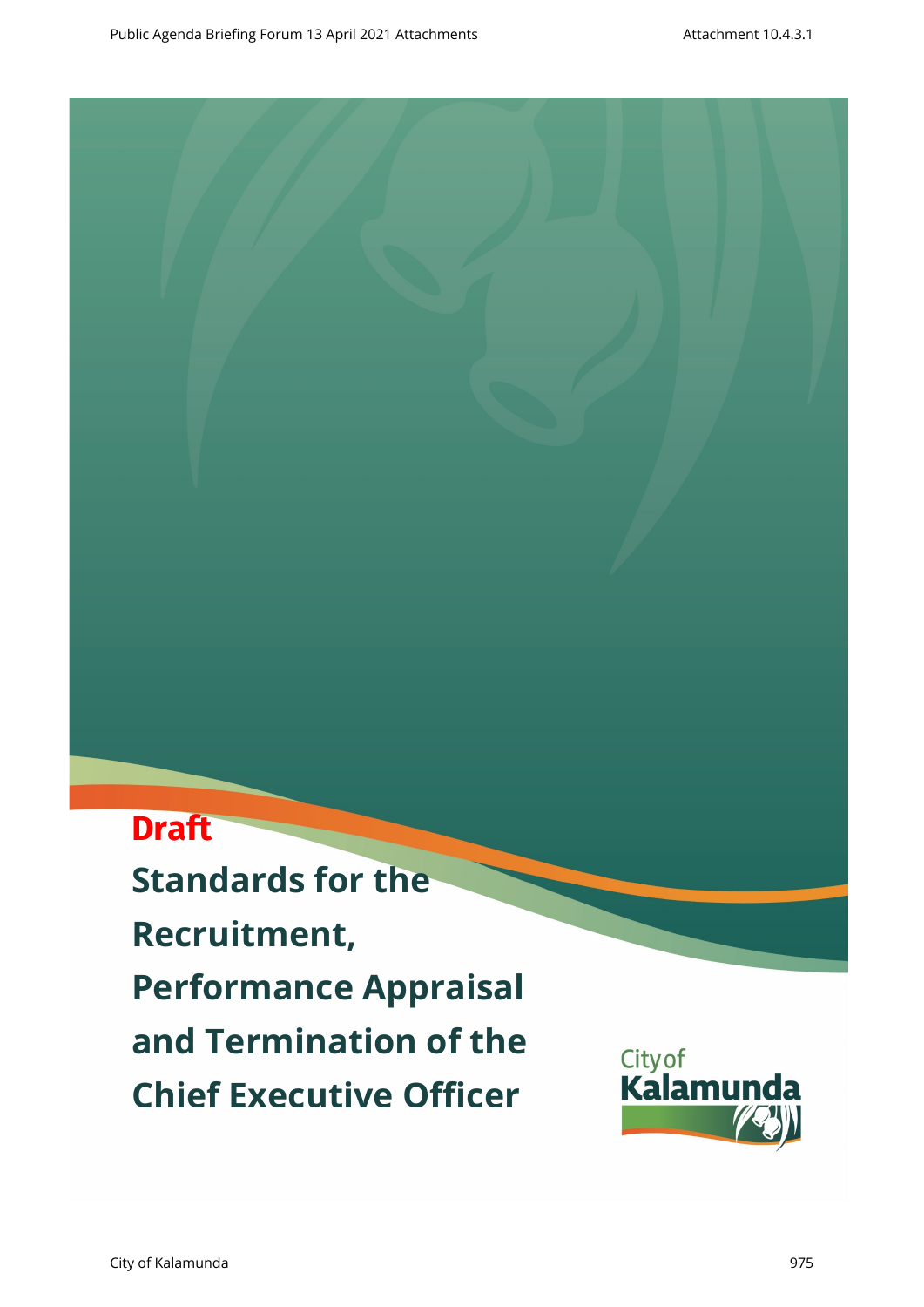## **CITY OF KALALMUNDA**

# **STANDARDS FOR THE RECRUITMENT, PERFORMANCE APPRAISAL AND TERMINATION OF THE CHIEF EXECUTIVE**

#### **Division 1 – Preliminary Provisions**

# **1. Citation**

This is the City of Kalamunda Standards for the Recruitment, Performance Appraisal and Termination of the Chief Executive Officer.

# **2. Terms used**

2.1 In these standards: -

*Act* means the *Local Government Act 1995*;

*additional performance criteria* means performance criteria agreed by the local government and the CEO under clause 16(1)(b);

*applicant* means a person who submits an application to the local government for the position of CEO;

*CEO* means Chief Executive Officer;

*contract of employment* means the written contract, as referred to in section 5.39 of the Act, that governs the employment of the CEO;

*contractual performance criteria* means the performance criteria specified in the CEO's contract of employment as referred to in section 5.39(3)(b) of the Act; *job description form* means the job description form for the position of CEO approved by the local government under clause 5(2);

*local government* means the [*insert name of local government*];

*selection criteria* means the selection criteria for the position of CEO determined by the local government under clause 5(1) and set out in the job description form;

*selection panel* means the selection panel established by the local government under clause 8 for the employment of a person in the position of CEO.

2.2 Other terms used in this code that are also used in the Act have the same meaning as in the Act unless the contrary intention appears.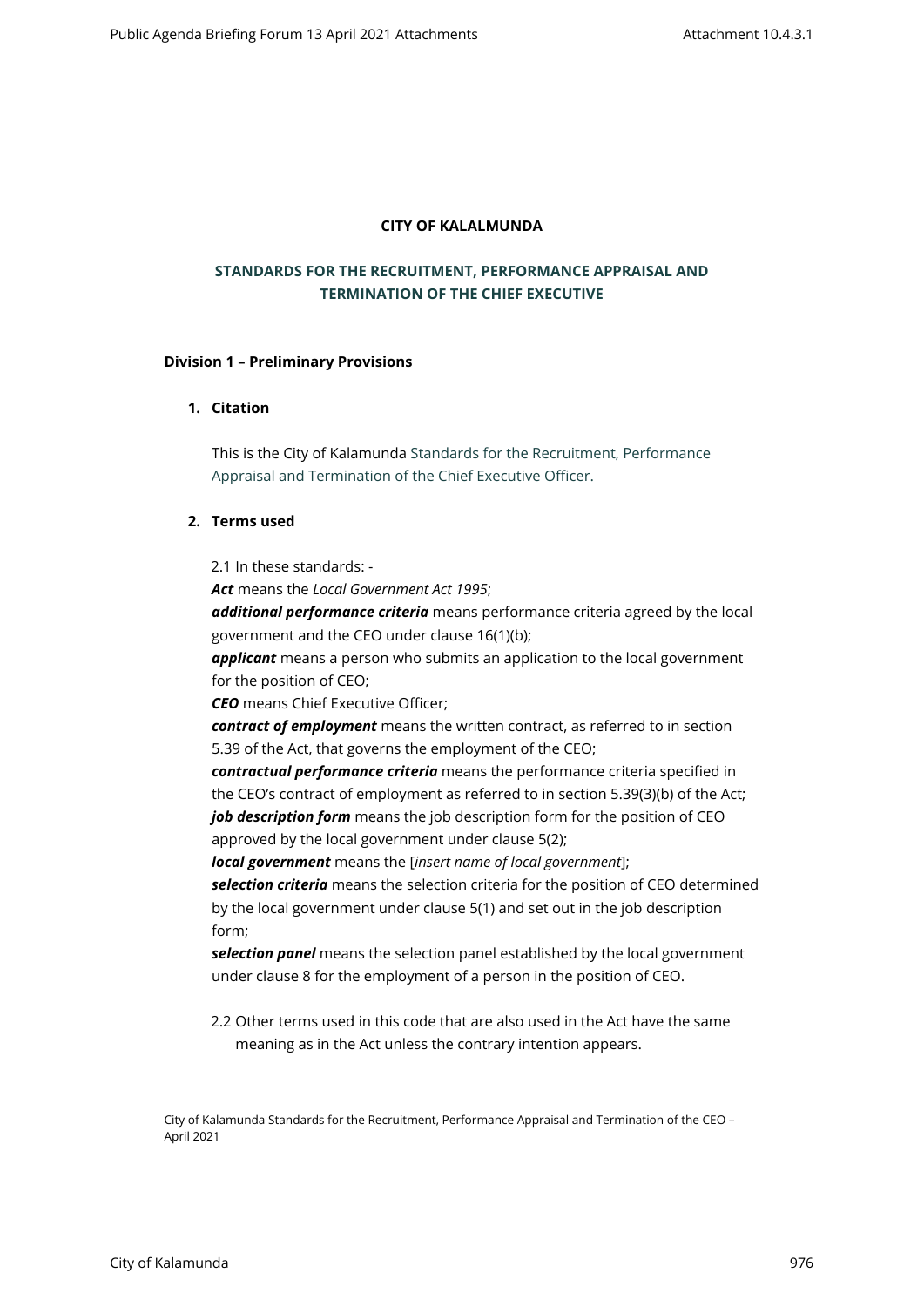## **Division 2 – Standards for recruitment of CEOs**

## **3. Overview of Division**

This Division sets out standards to be observed by the local government in relation to the recruitment of CEOs.

## **4. Application of Division**

- 4.1 Except as provided in subclause 4.2, this Division applies to any recruitment and selection process carried out by the local government for the employment of a person in the position of CEO.
- 4.2 This Division does not apply
	- (a) if it is proposed that the position of CEO be filled by a person in a class prescribed for the purposes of section 5.36(5A) of the Act; or
	- (b) in relation to a renewal of the CEO's contract of employment, except in the circumstances referred to in clause 13(2).

# **5. Determination of selection criteria and approval of job description form**

- 5.1 The local government must determine the selection criteria for the position of CEO, based on the local government's consideration of the knowledge, experience, qualifications and skills necessary to effectively perform the duties and responsibilities of the position of CEO of the local government.
- 5.2 The local government must, by resolution of an absolute majority of the council, approve a job description form for the position of CEO which sets out —
	- (a) the duties and responsibilities of the position; and
	- (b) the selection criteria for the position determined in accordance with subclause 5.1.

# **6. Advertising requirements**

- 6.1 If the position of CEO is vacant, the local government must ensure it complies with section 5.36(4) of the Act and the *Local Government (Administration) Regulations 1996* regulation 18A.
- 6.2 If clause 13 applies, the local government must advertise the position of CEO in the manner referred to in the *Local Government (Administration) Regulations 1996* regulation 18A as if the position was vacant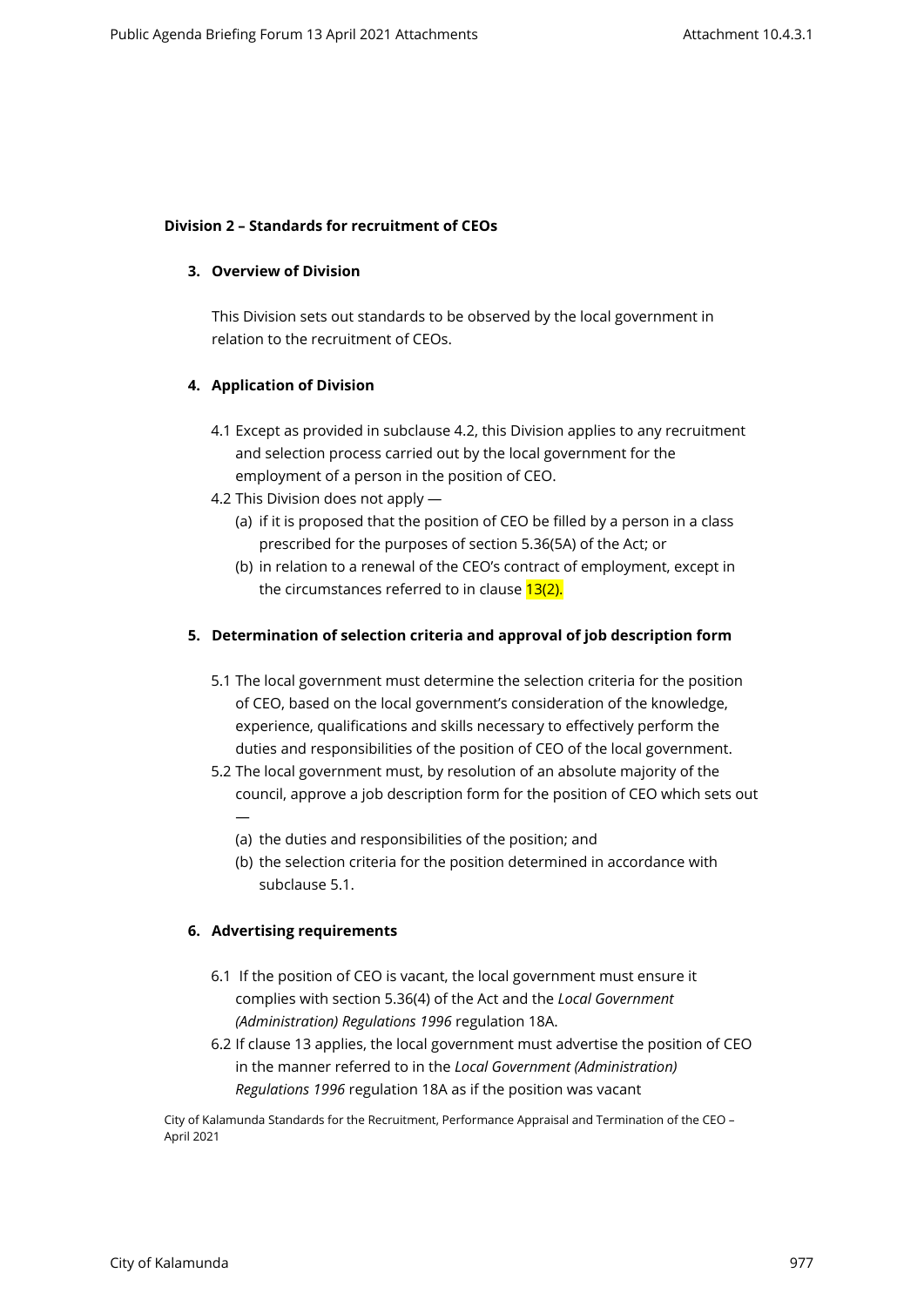# **7. Job description form to be made available by local government**

If a person requests the local government to provide to the person a copy of the job description form, the local government must —

- a) inform the person of the website address referred to in the *Local Government (Administration) Regulations 1996* regulation 18A (2) (da); or
- b) if the person advises the local government that the person is unable to access that website address —
	- (i) email a copy of the job description form to an email address provided by the person; or
	- (ii) mail a copy of the job description form to a postal address provided by the person.

# **8. Establishment of selection panel for employment of CEO**

## 8.1 In this clause—

*independent person* means a person other than any of the following—

- a) a council member;
- b) an employee of the local government;
- c) a human resources consultant engaged by the local government.
- 8.2 The local government must establish a selection panel to conduct the recruitment and selection process for the employment of a person in the position of CEO.
- 8.3 The selection panel must comprise
	- a) council members (the number of which must be determined by the local government); and
	- b) at least 1 independent person.

# **9. Recommendation by selection panel**

- 9.1 Each applicant's knowledge, experience, qualifications and skills must be assessed against the selection criteria by or on behalf of the selection panel.
- 9.2 Following the assessment referred to in subclause 9.1, the selection panel must provide to the local government
	- a) a summary of the selection panel's assessment of each applicant; and
	- b) unless subclause (3) applies, the selection panel's recommendation as to which applicant or applicants are suitable to be employed in the position of CEO.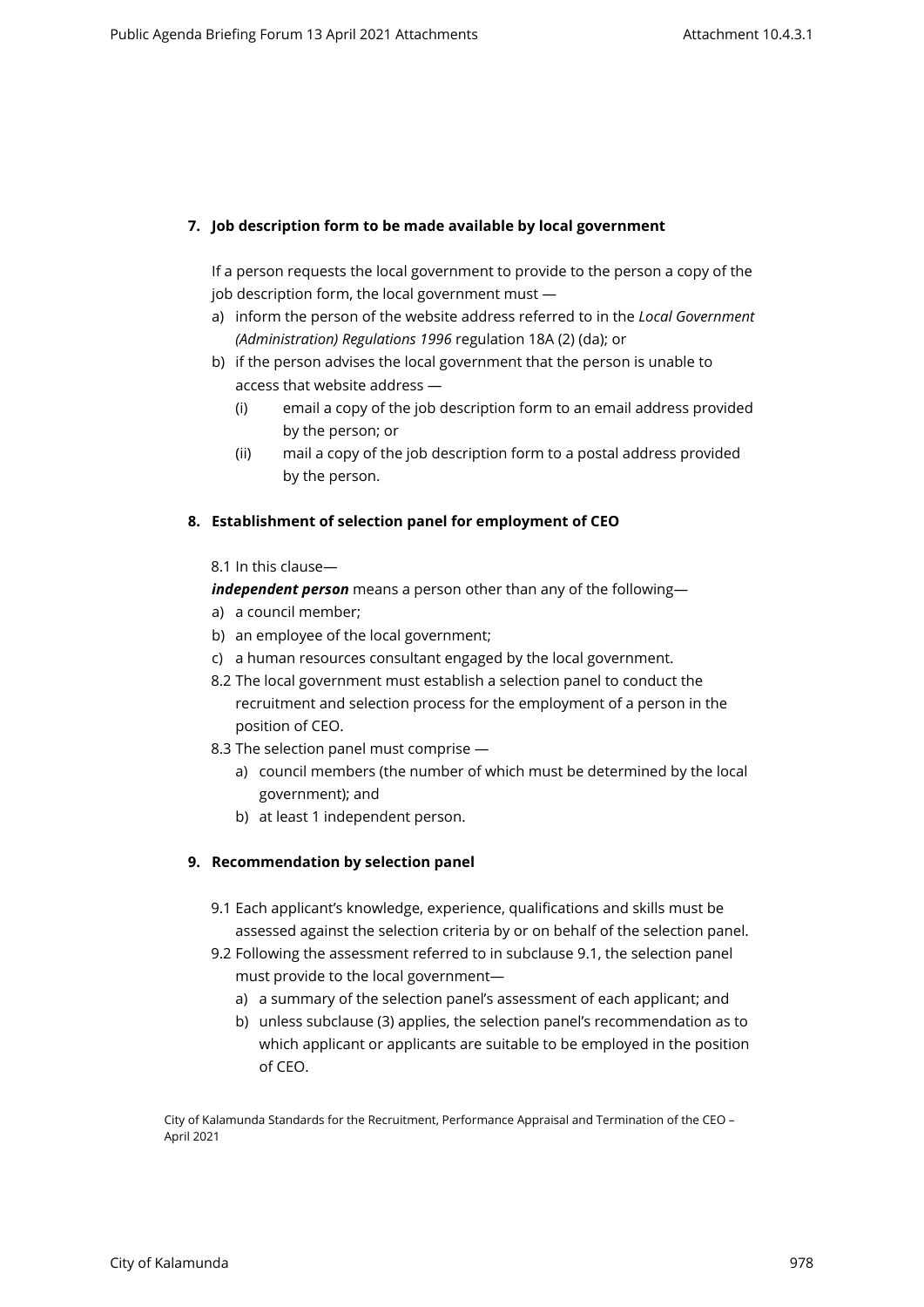- 9.3 If the selection panel considers that none of the applicants are suitable to be employed in the position of CEO, the selection panel must recommend to the local government
	- a) that a new recruitment and selection process for the position be carried out in accordance with these standards; and
	- b) the changes (if any) that the selection panel considers should be made to the duties and responsibilities of the position or the selection criteria.
- 9.4 The selection panel must act under subclauses 9.1, 9.2 and 9.3
	- a) in an impartial and transparent manner; and
	- b) in accordance with the principles set out in section 5.40 of the Act.
- 9.5 The selection panel must not recommend an applicant to the local government under subclause 9.2 (b) unless the selection panel has
	- a) assessed the applicant as having demonstrated that the applicant's knowledge, experience, qualifications and skills meet the selection criteria; and
	- b) verified any academic, or other tertiary level, qualifications the applicant claims to hold; and
	- c) whether by contacting referees provided by the applicant or making any other inquiries the selection panel considers appropriate, verified the applicant's character, work history, skills, performance and any other claims made by the applicant.
- 9.6 The local government must have regard to, but is not bound to accept, a recommendation made by the selection panel under this clause.

# **10. Application of cl. 5 where new process carried out**

- 10.1 This clause applies if the local government accepts a recommendation by the selection panel under clause 9(3)(a) that a new recruitment and selection process for the position of CEO be carried out in accordance with these standards.
- 10.2 Unless the local government considers that changes should be made to the duties and responsibilities of the position or the selection criteria
	- a) Clause 5 does not apply to the new recruitment and selection process; and
	- b) the job description form previously approved by the local government under clause 5.2 is the job description form for the purposes of the new recruitment and selection process.

#### **11. Offer of employment in position of CEO**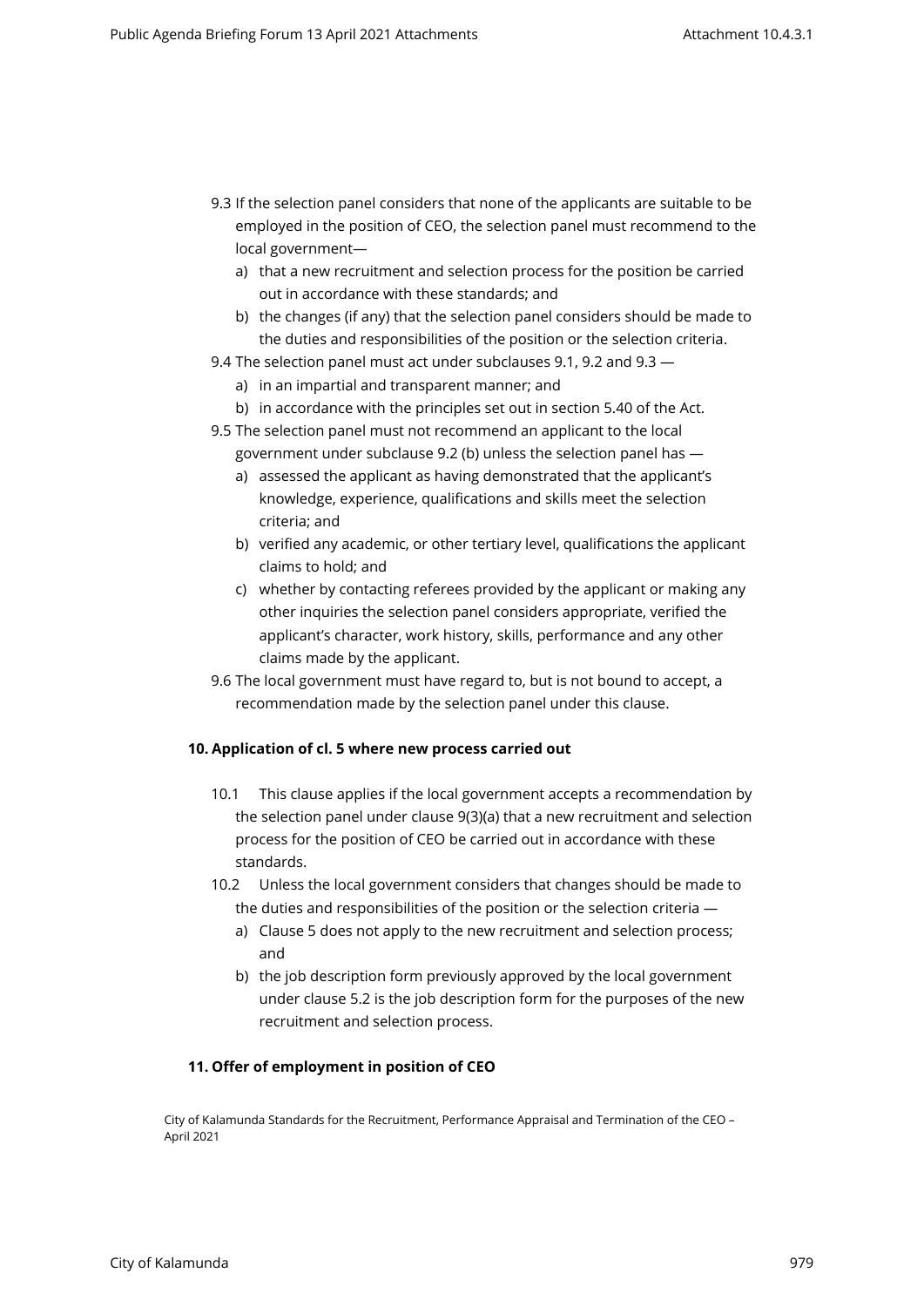Before making an applicant an offer of employment in the position of CEO, the local government must, by resolution of an absolute majority of the council, approve —

- a) the making of the offer of employment to the applicant; and
- b) the proposed terms of the contract of employment to be entered into by the local government and the applicant.

# **12. Variations to proposed terms of contract of employment**

- 12.1 This clause applies if an applicant who is made an offer of employment in the position of CEO under clause 11 negotiates with the local government a contract of employment (the *negotiated contract*) containing terms different to the proposed terms approved by the local government under clause 11(b).
- 12.2 Before entering into the negotiated contract with the applicant, the local government must, by resolution of an absolute majority of the council, approve the terms of the negotiated contract.

# **13. Recruitment to be undertaken on expiry of certain CEO contracts**

13.1 In this clause —

*commencement day* means the day on which the *Local Government (Administration) Amendment Regulations 2021* regulation 6 comes into operation.

- 13.2 This clause applies
	- a) upon the expiry of the contract of employment of the person (the *incumbent CEO*) who holds the position of CEO -
		- (i) the incumbent CEO will have held the position for a period of 10 or more consecutive years, whether that period commenced before, on or after commencement day; and
		- (ii) a period of 10 or more consecutive years has elapsed since a recruitment and selection process for the position was carried out, whether that process was carried out before, on or after commencement day; and
	- b) the incumbent CEO has notified the local government that they wish to have their contract of employment renewed upon its expiry.
- 13.3 Before the expiry of the incumbent CEO's contract of employment, the local government must carry out a recruitment and selection process in accordance with these standards to select a person to be employed in the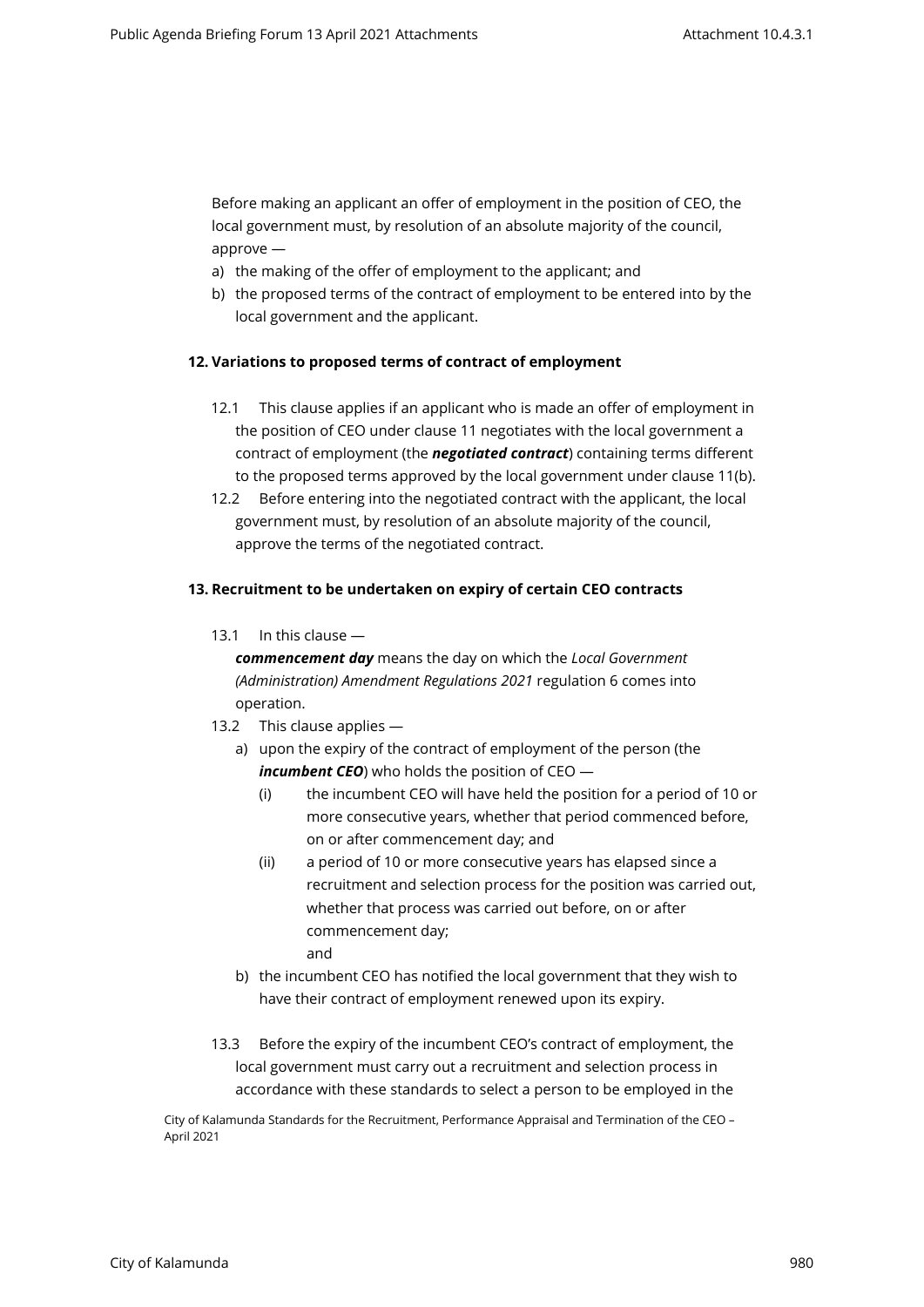position of CEO after the expiry of the incumbent CEO's contract of employment.

13.4 This clause does not prevent the incumbent CEO's contract of employment from being renewed upon its expiry if the incumbent CEO is selected in the recruitment and selection process referred to in subclause (3) to be employed in the position of CEO.

# **14. Confidentiality of information**

The local government must ensure that information provided to, or obtained by, the local government in the course of a recruitment and selection process for the position of CEO is not disclosed, or made use of, except for the purpose of, or in connection with, that recruitment and selection process.

# **Division 3 – Standards for review of performance of CEOs**

## **15. Overview of Division**

This Division sets out standards to be observed by the local government in relation to the review of the performance of CEOs.

# **16. Performance review process to be agreed between local government and CEO**

- 16.1 The local government and the CEO must agree on
	- a) the process by which the CEO's performance will be reviewed; and
	- b) any performance criteria to be met by the CEO that are in addition to the contractual performance criteria.
- 16.2 Without limiting subclause 16.1, the process agreed under subclause 16.1(a) must be consistent with clauses 17, 18 and 19.
- 16.3 The matters referred to in subclause 16.1 must be set out in a written document.

# **17. Carrying out a performance review**

- 17.1 A review of the performance of the CEO by the local government must be carried out in an impartial and transparent manner.
- 17.2 The local government must —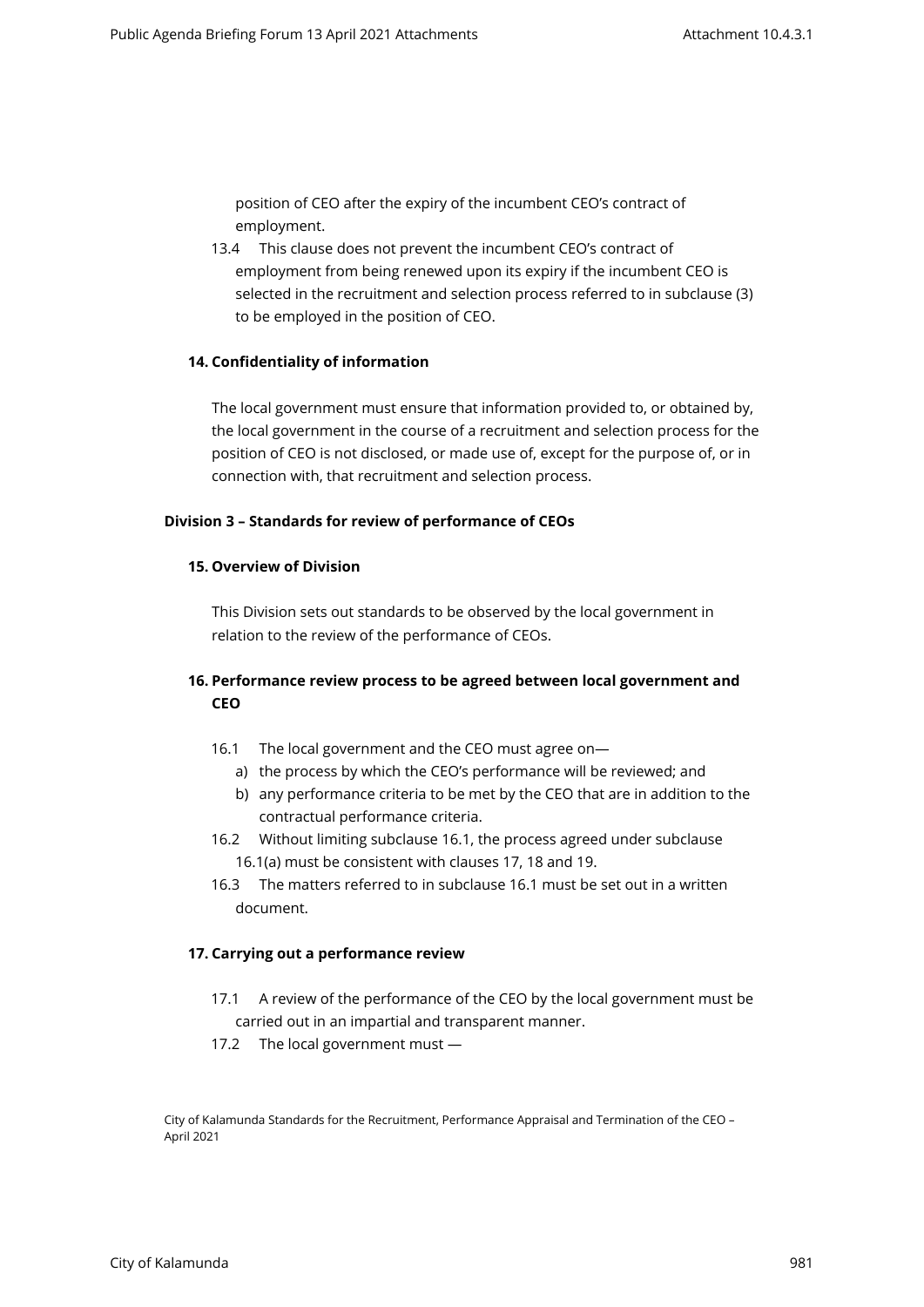- a) collect evidence regarding the CEO's performance in respect of the contractual performance criteria and any additional performance criteria in a thorough and comprehensive manner; and
- b) review the CEO's performance against the contractual performance criteria and any additional performance criteria, based on that evidence.

## **18. Endorsement of performance review by local government**

Following a review of the performance of the CEO, the local government must, by resolution of an absolute majority of the council, endorse the review.

#### **19. CEO to be notified of results of performance review**

After the local government has endorsed a review of the performance of the CEO under clause 18, the local government must inform the CEO in writing of —

- a) the results of the review; and
- b) if the review identifies any issues about the performance of the CEO how the local government proposes to address and manage those issues.

#### **Division 4 – Standards for termination of employment of CEOs**

#### **20. Overview of this Division**

This Division sets out standards to be observed by the local government in relation to the termination of the employment of CEOs.

# **21. General principles applying to any termination**

- 21.1 The local government must make decisions relating to the termination of the employment of a CEO in an impartial and transparent manner.
- 21.2 The local government must accord a CEO procedural fairness in relation to the process for the termination of the CEO's employment, including
	- a) informing the CEO of the CEO's rights, entitlements and responsibilities in relation to the termination process; and
	- b) notifying the CEO of any allegations against the CEO; and
	- c) giving the CEO a reasonable opportunity to respond to the allegations; and
	- d) genuinely considering any response given by the CEO in response to the allegations.